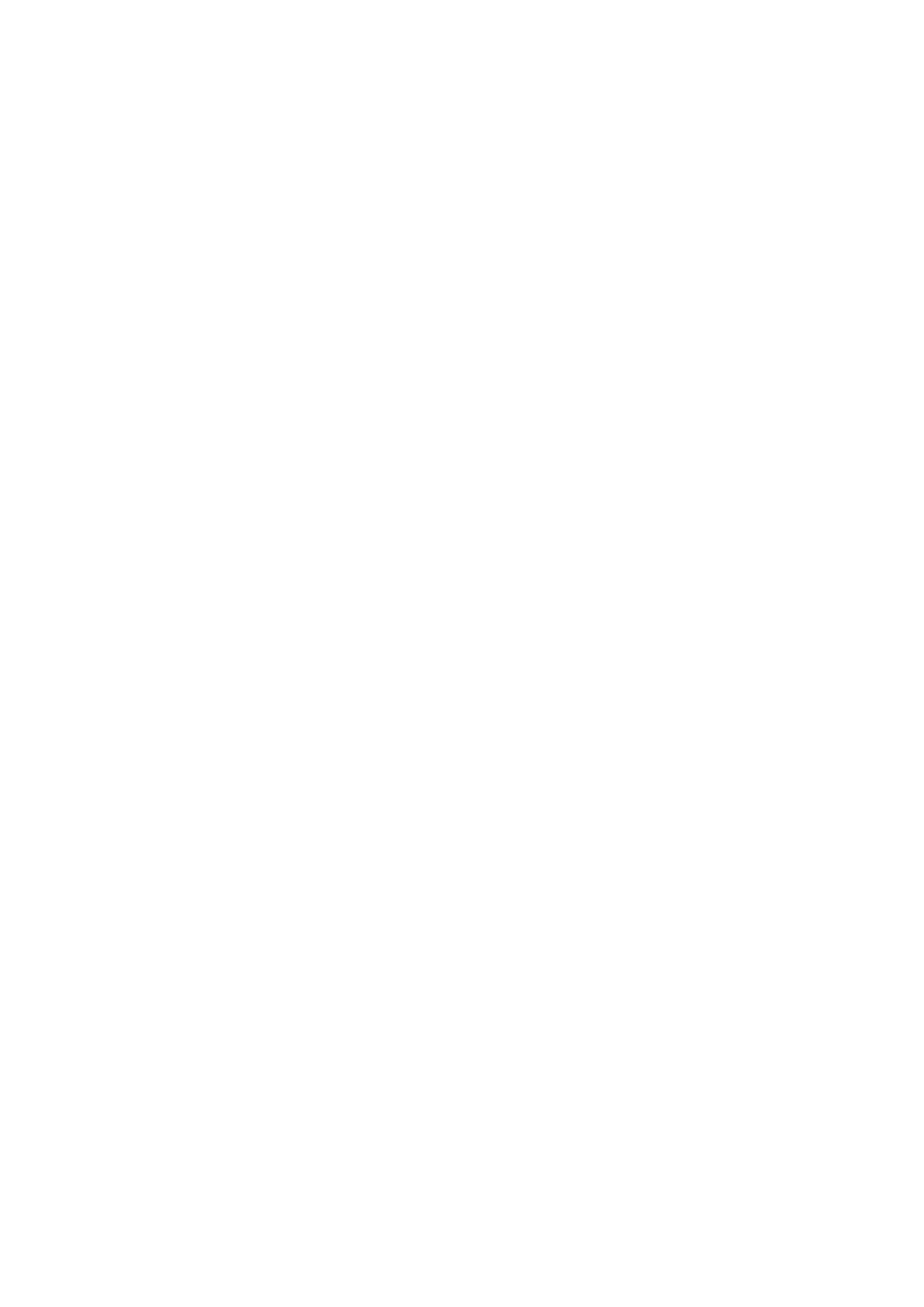*f*( $U_{fs}$ ), corresponding to a threshold of structural transition equal to  $U_{max} = U_{st} = 323.8$  m/s. Starting with the impact velocity of 376 m/s, the velocity defect begins to grow very fast (segment *B'C'* in Fig. 2b).



**Fig. 1.** Free surface velocity profile,  $U_f(t)$ , and variation velocity profile,  $D(t)$ , for 5 mm 30KhN4M steel target loaded at the impact velocity of 237 m/s.



**Fig. 2.** Dependencies of maximum free surface velocity, *Umax*, (*a*) and velocity defect, *Ude*f, (*b*) on the impact velocity for 30KHN4M steel.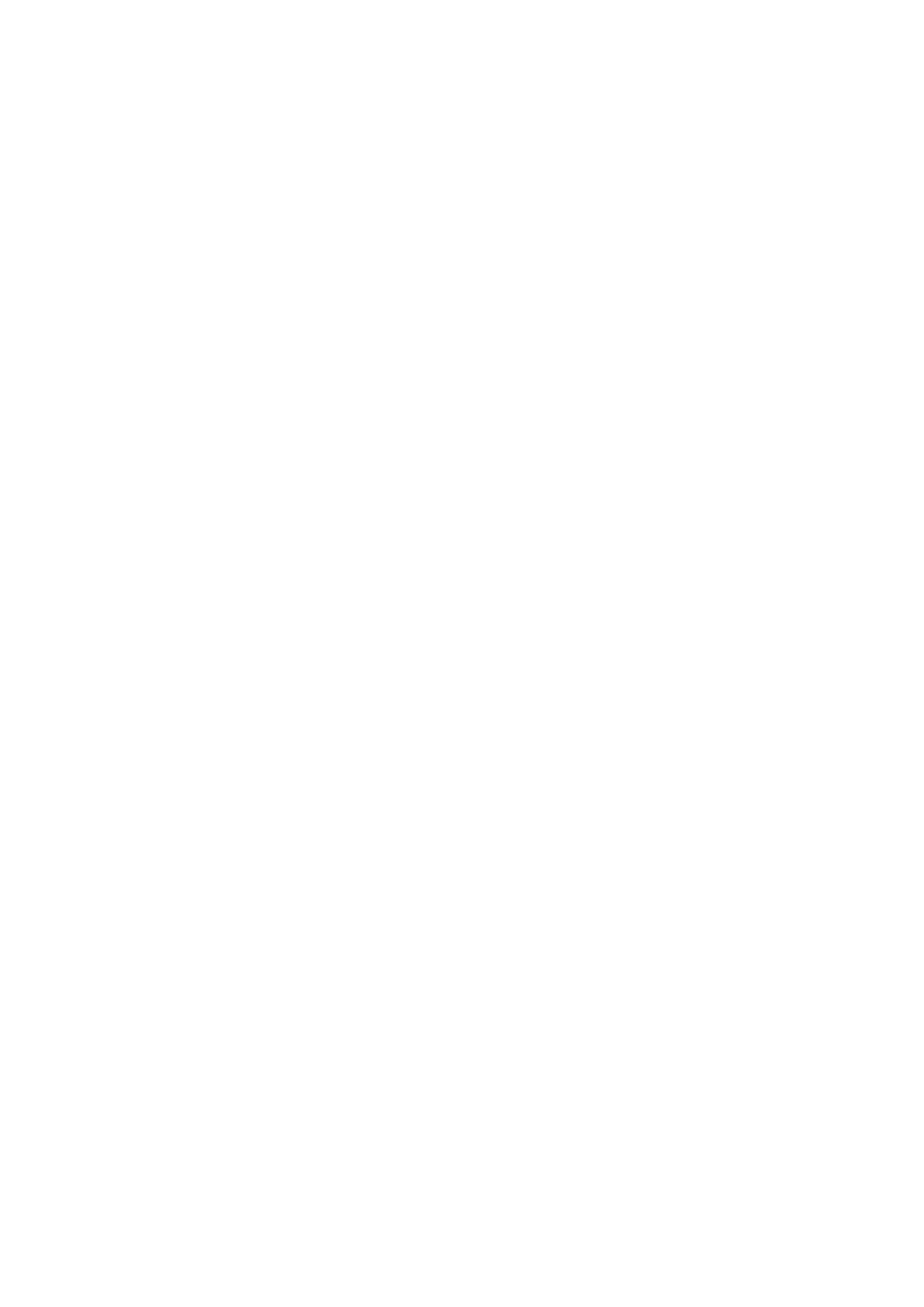

**Fig. 4.** Free surface velocity profiles,  $U_{fs}$ , for two kinds of 30KHN4M steel in different initial structural state before shock loading: 1) alloying at 250 ºC, 2) alloying at 400 ºC.

Below the critical strain-rate, the velocity defect depends on the strain-rate very weakly. Figure 5 shows the dependencies of the velocity defect on the impact velocity for two 5 mm targets of different kinds steel targets – 30KHN4M steel (1) and nitrogen steel (2). For the second kind of steel, the velocity defect remains invariable. Absence of the inflection point on the curve  $U_{def} = f(U_{fs})$  for this material means that the material was not subjected to a structural instability transition all over the region of impact velocities under consideration.



**Fig. 5.** Dependencies of the velocity defect, *Ude*f, on the impact velocity for perlite steel target (1) and for nitrogen steel target (2).

Figure 6a,b shows a different situation observed for the free surface velocity profiles in AMg-6 aluminum alloy targets at the impact velocities of 178 m/c and 187 m/s. In Figure 6a maximal amplitude of compressive pulse equals to the impact velocity (double free surface velocity). Figure 6b shows that instead of the expected value of 187 m/s, the registered value of the free surface velocity equals to 116 m/s. It means that between the impact velocity 178 m/s and 187 m/s a transition from evolutional stage of dynamic straining to catastrophic stage (break of the interference signal is marked by symbol *А*) happens, which results in increase of the velocity defect up to 74 m/s. This result evidences that valuable part of impulse and energy is expended on the internal processes of structure formation.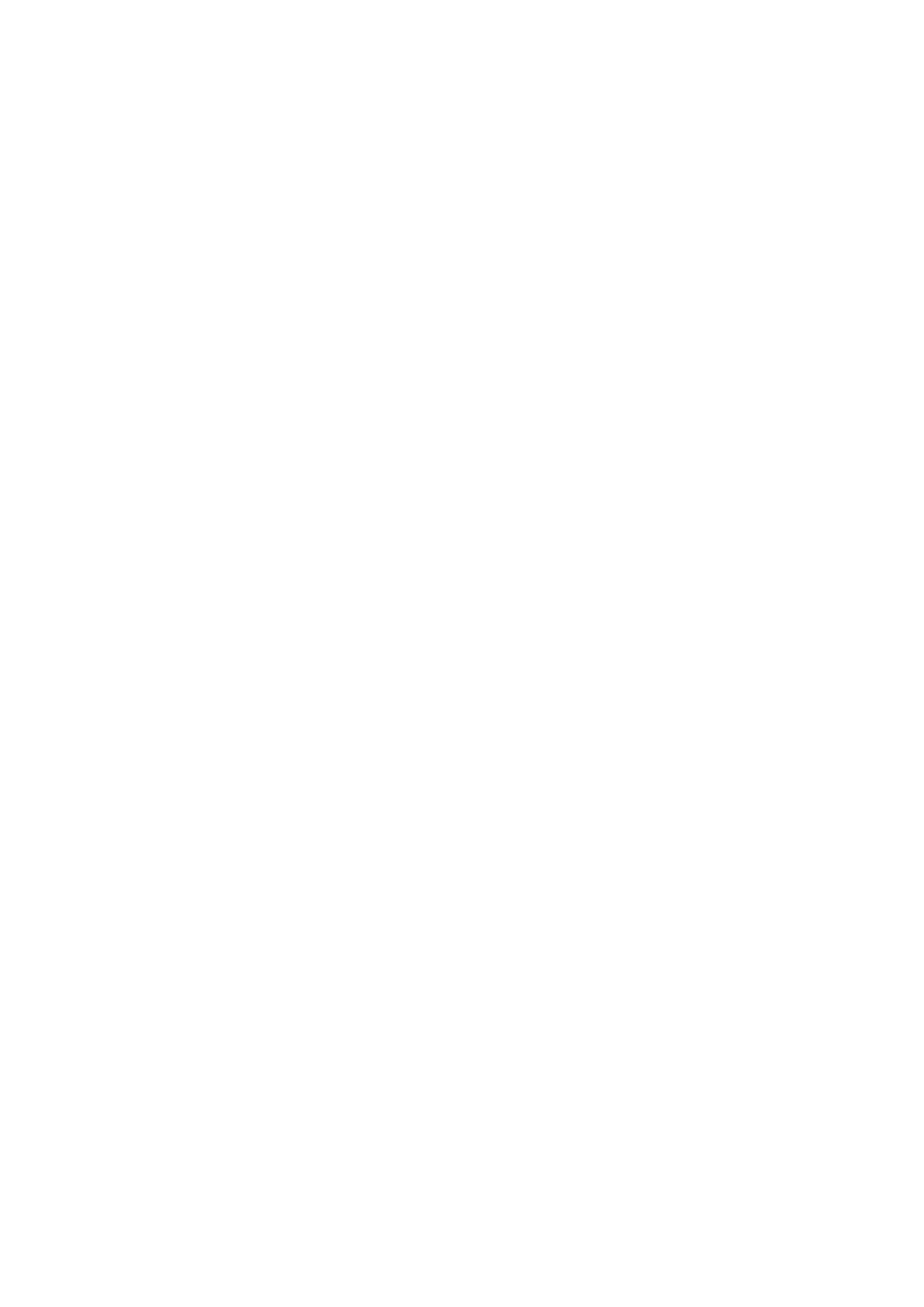

**Fig. 7.** Free surface velocity profiles,  $U_{fs}$ , for 5 mm (*a*) and 10 mm (*b*) 30KHN4M steel targets shocked at the impact velocities of 318 m/s and 320 m/s, respectively.

Beyond the elastic limit, the mass transportation becomes irreversible, the waveform changes during propagation and the so-called two-wave structure of elastic-plastic wave is formed. Lastly, under long-time loading, any medium manifests a hydrodynamic behavior. The transport processes become irreversible because of the energy dissipation into heat. At the intermediate stage, a medium shows both elastic and hydrodynamic behavior. Elastic modules depend on strain-rate whereas viscosity and relaxation time are determined by size and geometry of the system. Under these conditions, the medium constants become functionals of transport processes whereas conventional models of elastic body and/or viscous liquid appear to be incorrect. Such transient processes are not described within continuum mechanics concepts. In transient processes, deformation cannot be correctly subdivided into elastic and plastic components as well as phase and group velocities cannot be properly defined for nonstationary waves [13, 14].

From the standpoint of continuum mechanics, the reaction of condensed matter to the dynamic load is anomalous as far as determined by the nonequilibrium transport processes beyond the validity of the continuum mechanics concept. These processes are accompanied by the effects of collective interaction of the medium elements, which result from inertia forces instead of the interaction potential. For the shock loading such characteristics as a rate of loading and duration of pulse play a principal role. As result, dynamic properties of medium depend on the loading regime and can essentially differ from the quasi-static ones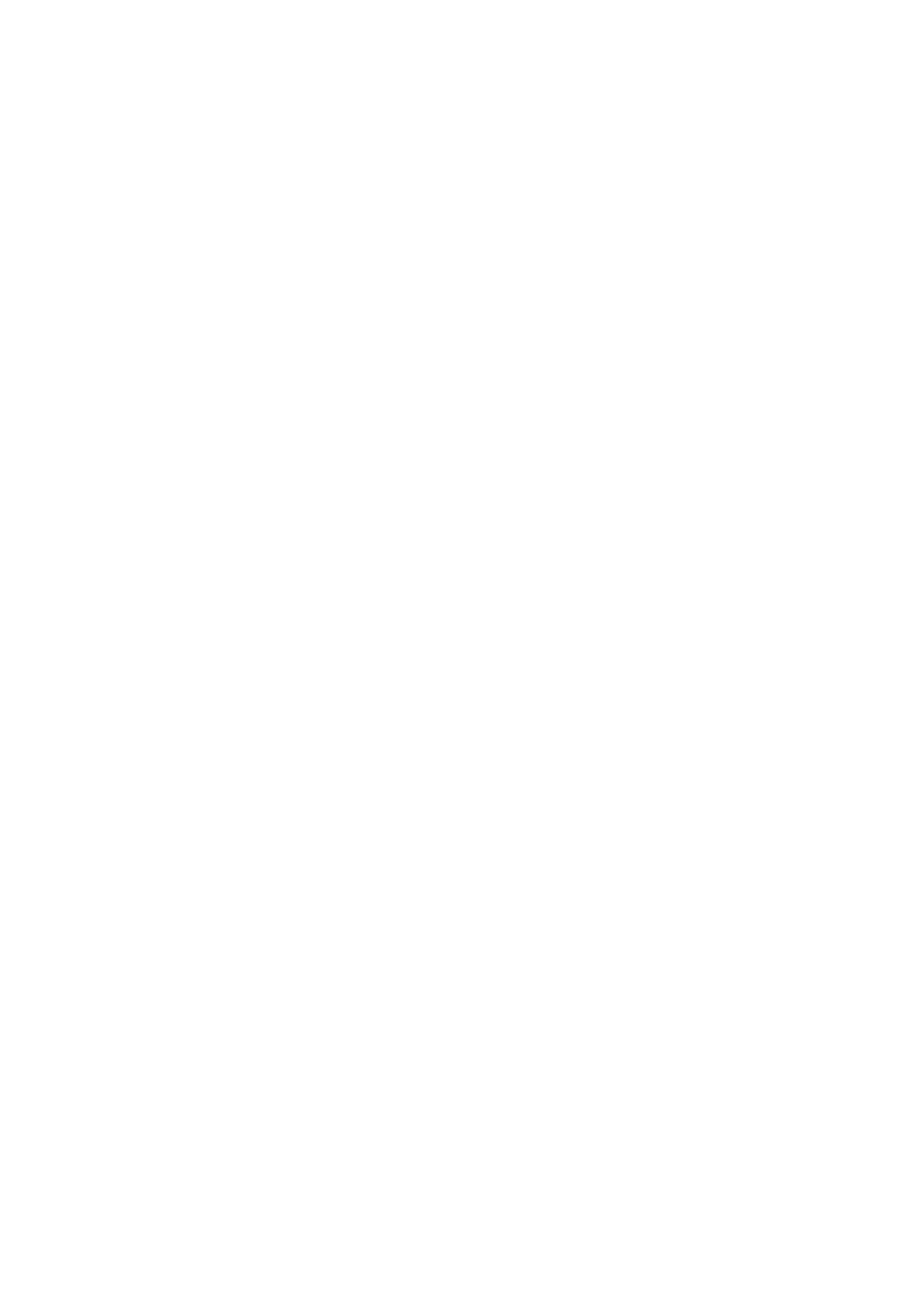[32] are used to govern the evolution of the medium structure. Like in quantum mechanics, the boundary conditions for the model equations lead to discretization of scale spectrum of internal structure (structuration of system). By means of the structure parameters, the boundary problem formulation for the nonlocal equations becomes self-consistent: transport process depends on the structure of a system whereas the structure, in turn, is determined by the transport process itself. The close-loops between the structure evolution and the regime of loading are incorporated in the model. Only such multi-disciplinary approach at the crossroads of mechanics, physics and cybernetics leads to the closed self-consistent formulation of boundary problems for nonequilibrium transport processes in open systems. The approach allows a prediction of the dynamic medium properties under high-rate loading conditioned by the evolution of the inner medium structure. Successful description of the experimentally discovered effects within the nonlocal transport theory is shown to open a principally new opportunities to develop modern technologies in order to obtain materials with specified inner structure.

## **5. Nonlocal model of the impulse transport**

The problem on the plane elastic-plastic wave propagation in condensed medium is considered. The impulse transport is initiated by a plane shock on the medium surface at a velocity  $V_0 \ll C$ . *C* is the longitudinal sound velocity determined by relationship  $\rho C^2 = K + \frac{4}{3}G$  in which  $\rho$  is the medium density, *K*, *G* are the elastic compression and shear modules respectively. Elastic waves propagate at the phase velocity  $C$  without mass transportation. Beyond the elastic limit the waveforms consist of two fronts: elastic precursor propagating at the phase velocity *C* and plastic front propagating at the group velocity  $C<sup>pl</sup> < C$ . Inside the plastic part of the waveform, the mass transport at the mass velocity  $v \ll C$  takes place. It is the irreversible mass transport that responds for the plastic deformation of material. Non-stationary waveforms can blur during propagation due to the medium dispersion, and therefore the velocity of uni-axial impulse transport cannot be a priori divided into two parts  $u = dx/dt = C^{pl} + v$ . At a distance from the shock surface, when pulses of moderate intensity propagate in solids at the constant group velocity  $C^{pl}$ , the mass velocity is determined correctly.

The medium state after such shock slightly deviates from the undisturbed one:  $\rho = \rho_0 + \rho_1$ ,  $\rho_0 = const$ ,  $\rho_1 / \rho_0 \sim v/C \ll 1$ ,  $\rho_1$  is the density deviation. The longitudinal impulse flux component  $J_{xx} = J_0 + J_1$ ,  $J_0 = \rho_0 C^2$  = const (it will be shown further) also contains a deviation  $J_1$  related to the induced stress. In the linear approximation with respect to the parameter  $v/C \ll 1$  equations of mass and impulse transport take a form

$$
\frac{1}{\rho_0} \frac{\partial \rho_1}{\partial t} + \frac{\partial v}{\partial x} = 0,
$$
\n(2)

$$
\rho_0 \frac{\partial v}{\partial t} + \frac{\partial J_1}{\partial x} = 0. \tag{3}
$$

If  $J_1 = \rho_1 C^2$  the set (2)-(3) results the wave equation for the elastic wave propagation with stationary waveform

$$
\frac{\partial^2 v}{\partial t^2} - C^2 \frac{\partial^2 v}{\partial x^2} = 0.
$$
\n(4)

However, beyond the elastic limit the two-front waveform evolves due to the relaxation of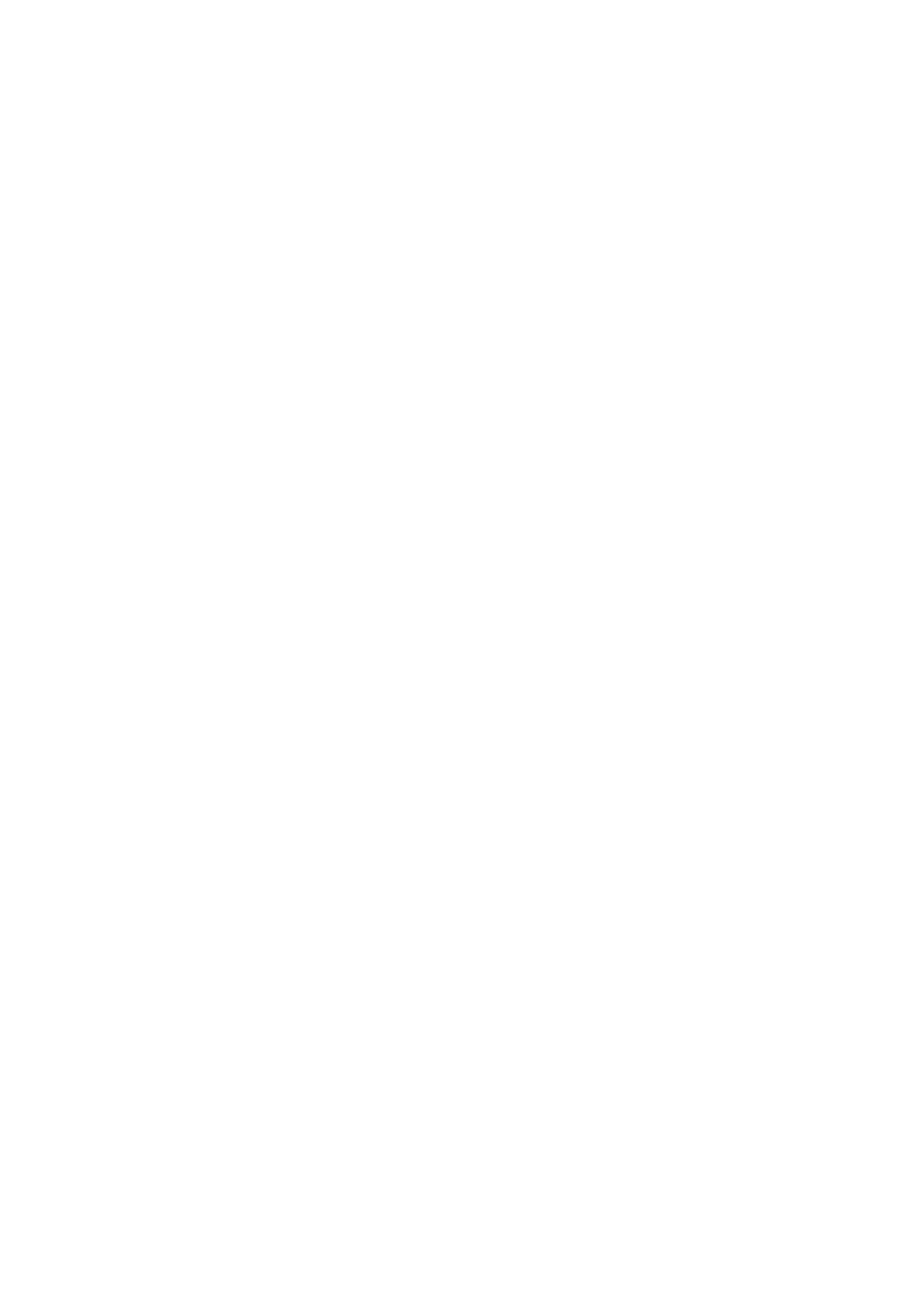## **6. Formulation of the problem on the shock-induced plane wave propagation**

The wave propagation is characterized by three scale parameters:

- 1. Stress relaxation parameter  $\tau = \frac{r}{r}$ *R t t*  $\tau = \frac{V_r}{V}$ , defining the transport regime;
- 2. Retardation parameter  $\theta = \frac{t_m}{m}$ *R t*  $\theta = \frac{k_m}{m}$ , defining the retardation of the maximal stress on the plastic front from the elastic precursor;
- 3. Nonlocality parameter (relaxation length)  $\varepsilon = \frac{Ct}{r}$ *L*  $\varepsilon = \frac{C t_r}{r}$ , defining the contribution of the waveform evolution during its propagation.

New reference connected to the elastic precursor running at the constant longitudinal sound velocity C is introduced  $\zeta = \frac{1}{t} \left( t - \frac{x}{\zeta} \right)$ , *R*  $\frac{1}{t_R} \left( t - \frac{x}{C} \right), \xi = \frac{x}{L}$  $\zeta = \frac{1}{t_R} \left( t - \frac{x}{C} \right)$ ,  $\zeta = \frac{x}{L}$ . In the reference the relationship between new coordinate derivatives  $\tau \frac{\nu}{\sqrt{2}} \gg \varepsilon$  $\partial \zeta$   $\partial \zeta$  $\partial$   $\partial$  $\partial \zeta$   $\stackrel{\sim}{\sim}$   $\partial \xi$ is conditioned by an evaluation  $\frac{\varepsilon}{\varepsilon}$  <<1  $\frac{\epsilon}{\tau}$  << 1, resulted  $\frac{3m}{s} \cdot 2 \cdot 10^{-9} s$  $\frac{6 \cdot 10^3 m/s \cdot 2 \cdot 10^{-9} s}{10^{-2} m} \approx 10$  $\frac{Ct_R}{m} \approx \frac{6 \cdot 10^3 m / s \cdot 2 \cdot 10^{-9} s^2}{m}$  $\sigma \xi$   $\tau$ <br>=  $\frac{Ct_R}{I} \approx \frac{6 \cdot 10^3 m / s \cdot 2 \cdot 10^{-9} s}{10^{-2} m} \approx 10^{-3}$ . The typical scale

from the experimental conditions 10  $\frac{\varepsilon}{\tau} = \frac{Ct_R}{L} \approx \frac{6 \cdot 10^5 m / s \cdot 2}{10^{-2} m}$ τ  $\frac{-9}{s}$ s ~10<sup>-</sup> division considers being necessary to describe the structure self-organization, and allows essential simplification of the nonlocal model for the impulse transport in the new variables.

$$
\frac{\partial \rho_1 / \rho_0}{\partial \zeta} - \frac{1}{C} \frac{\partial v}{\partial \zeta} + \frac{\varepsilon}{\tau} \frac{\partial v}{\partial \zeta} = 0,
$$
\n
$$
\frac{\partial v}{\partial \zeta} - \frac{1}{C} \frac{\partial C\Pi}{\partial \zeta} + \frac{\varepsilon}{\tau} \frac{\partial \Pi}{\partial \zeta} = 0,
$$
\n
$$
\Pi = -\int_0^{C_t} d\xi' \int_0^{\omega} d\zeta' \Re(\zeta, \zeta'; \tau) \delta(|\zeta - \zeta'|) \left[ -\frac{\partial v}{\partial \zeta'} + \frac{\varepsilon}{\tau} \frac{\partial v}{\partial \zeta} \right] =
$$
\n
$$
= \int_0^{\omega} d\zeta' \Re(\zeta, \zeta'; \tau) \left[ \frac{\partial v}{\partial \zeta'} - \frac{\varepsilon}{\tau} \frac{\partial v}{\partial \zeta} \right], \quad \omega(\zeta) = \begin{cases} \zeta, \zeta < 1 \\ 1, \zeta \ge 1 \end{cases} \tag{7}
$$

Here a new quantity is introduced  $\Pi(\zeta, \xi; \tau, \theta) = J_1(x, t) / \rho_0 C$ . The mass velocity is related to the shock velocity  $V_0$ . The coordinate  $\xi$  is counted from the back target surface which is at a distance L from the shock surface. The origin of the  $\zeta$ -axis is an instance when the elastic precursor reaches the back target surface and is registered by the device. Due to the scale division the spatiotemporal correlations in the integral kernel in Eq. (7) are also divided. So, only memory effects remain in the kernel whereas the spatial nonlocality is neglected. The

following model expression for the memory function is used [23, 24]:  
\n
$$
\Re(\zeta, \zeta'; \tau) = \exp\left\{-\frac{\pi(\zeta - \zeta' - \theta)^2}{\tau^2}\right\}.
$$
\n(8)

The parameters  $\tau(\xi), \theta(\xi)$  depend on the distance traveled by the wave. In general case, the functions  $\tau(\xi), \theta(\xi)$  are unknown due to the back influence of the wave propagation on the medium properties inside the wave.

## **7. Approximate solution for quasi-stationary wave propagation**

The propagation of the shock-induced impulse of moderate intensity in condensed matter is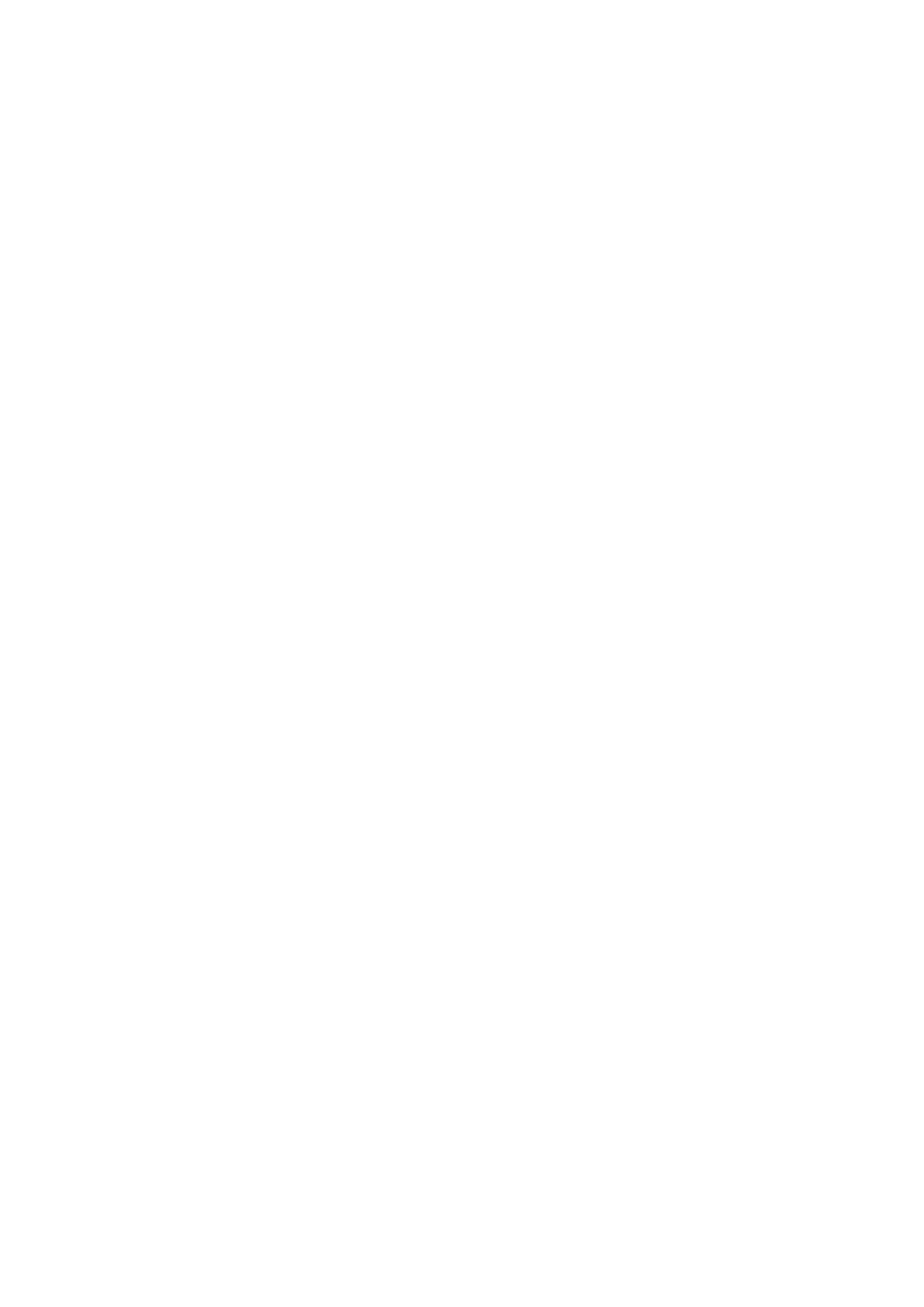the impulse exchange essentially influenced on the short impulse transport in condensed medium. In order to introduce the rate of the initial impulse exchange, the initial waveform assumes to be trapeze-type which corresponds to the finite acceleration  $\frac{\partial v}{\partial x}$ گی(  $\partial$  $\partial$ induced by the constant force acting for a finite time interval  $t_R$ . For the velocity v and the variable  $\zeta$ , normalized to the shock characteristics  $V_0, t_R$ , the acceleration during the impact  $\frac{\partial v}{\partial \zeta} = 1$ سح  $\frac{\partial v}{\partial x} =$  $\hat{o}$ equals to unit. Substitution of the initial acceleration into the Eq, (10) results an explicit<br>automodel solution for the mass velocity wave front [23]:<br> $\frac{\tau}{2} \left( erf \frac{\sqrt{\pi} (\zeta - \theta)}{\tau} + erf \frac{\sqrt{\pi} \theta}{\tau} \right), \zeta < 1,$ 

equas to unit. Substitution of the initial acceleration into the Eq. (10) results an explicit  
\nautomodel solution for the mass velocity wave front [23]:  
\n
$$
v(\zeta;\tau,\theta) = \begin{cases}\n\frac{\tau}{2} \left( erf \frac{\sqrt{\pi}(\zeta-\theta)}{\tau} + erf \frac{\sqrt{\pi}\theta}{\tau} \right), & \zeta < 1, \\
\frac{\tau}{2} \left( erf \frac{\sqrt{\pi}(\zeta-\theta)}{\tau} + erf \frac{\sqrt{\pi}(1-\zeta+\theta)}{\tau} \right), & \zeta \ge 1.\n\end{cases}
$$
\n(11)

The solution (11) relates the stress inside running wave to the initial strain-rate during the shock. During the loading below the elastic limit the solution (upper expression) describes the relaxation of the elastic precursor. After the loading (lower expression) the solution describes the shear relaxation in plastic front as aftereffect due to the medium inertia, but not due to a plastic flow. The non-stationary two-wave front is forming without previous division of stress into elastic and plastic parts. Further it will be demonstrated that the approximate solution (11) adequately describes all the experimentally observed effects related to the quasistationary elastic-plastic wave propagation. Figures 8, 9 show the two-wave front formation according to the solution (11) at different values of the model parameters.



Fig. 8. Formation of the two-wave front at the fixed value of the retardation parameter  $\theta$ with decrease of the relaxation parameter  $\tau$ : (downwards)  $\tau$  = 70,50,30,20,10.

Depending on the parameters  $\tau$ ,  $\theta$  the relaxation can be monotonous and nonmonotonous. Near the hydrodynamic limit with memory and retardation neglected, the stress after the loading begins to attenuate monotonously. At rather large values of parameters after the finished load beyond the elastic limit, the stress continues to grow due to inertia until it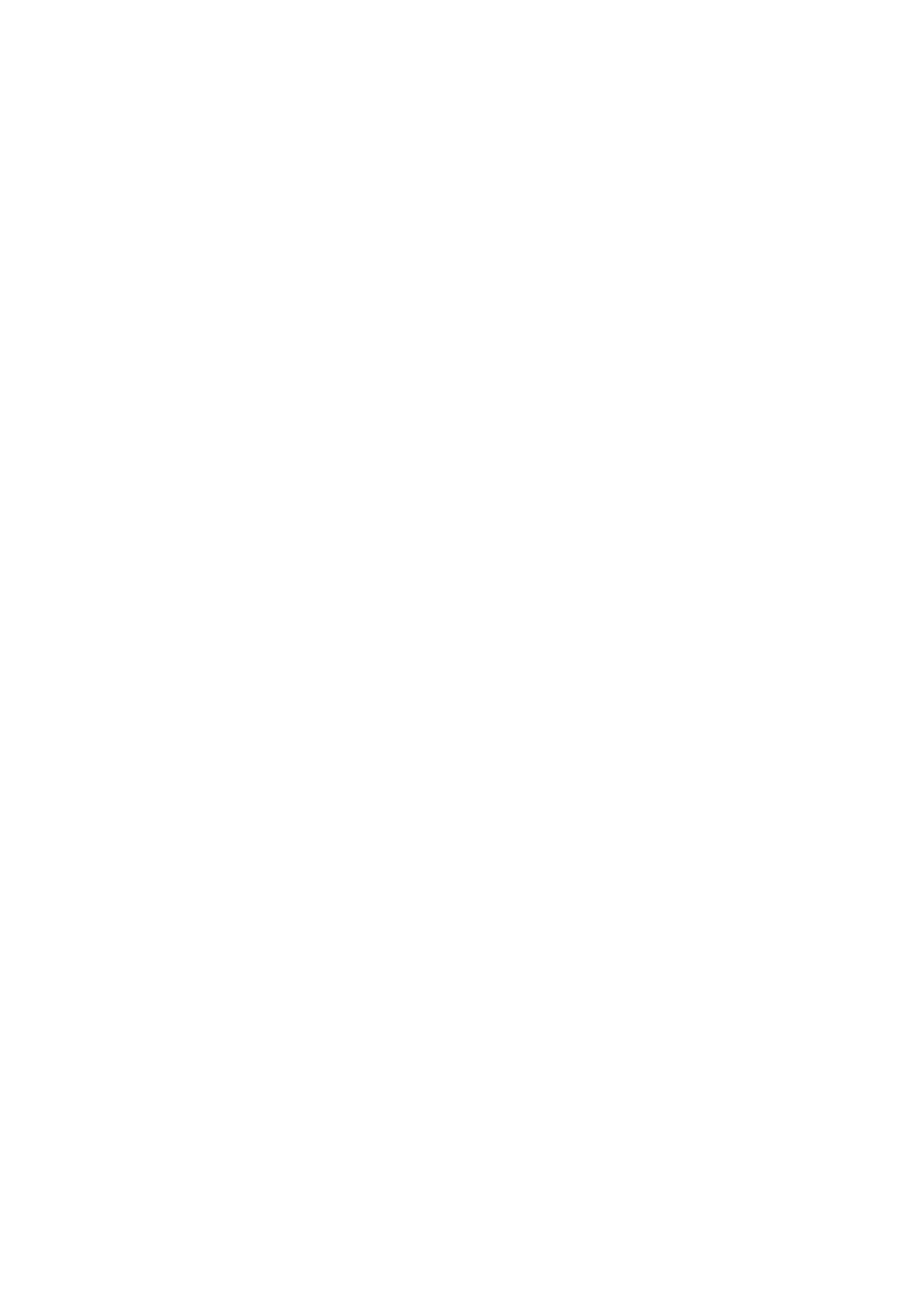near equilibrium) whereas in shock-induced processes aftereffects and inertia play the main role. On the plateau the acceleration is absent  $\partial v / \partial \zeta = 0$ , and therefore the force is not applied. It should be noticed that the doubling of the elastic precursor had never been observed in experiments on the shock compression of different materials.



**Fig. 10.** Evolution of the finite duration waveform at the fixed value of the relaxation parameter  $\tau$  with increase of the retardation parameter  $\theta$ : (downwards)  $\theta = 10$ ,  $\theta = 15$ ,  $\theta = 20$ ,  $\theta = 25$ .

Unlike the conventional approaches to the shock-induced processes [37-38], the plastic front is forming by the shear relaxation after the force of the shock proportional to the medium acceleration (or strain-rate) stops acting. The dependence of stress on the strain-rate is included into Eq. (10) and its solution (11) by means of the acceleration  $\frac{\partial v}{\partial x} = 1$ ىم  $\frac{\partial v}{\partial \zeta} =$ . For quasi-

static long-time loading at low strain-rates all aftereffects can be neglected as far as the medium reaction keeps up with the loading and the process history does not directly influence on it. The fundamental difference between quasi-static and shock loading can be seen on Fig. 11.



**Fig. 11.** Comparison of two waveforms of the same maximal amplitude induced by a shock (top) and quasi-static continuous loading (lower).

According to the solution (11), during the shock loading the elastic precursor reaches its maximal amplitude at the time  $t = t_R$  and after that the shear relaxation forms the plastic front. During the slow continuous loading at the constant strain-rate no two-wave front forms, one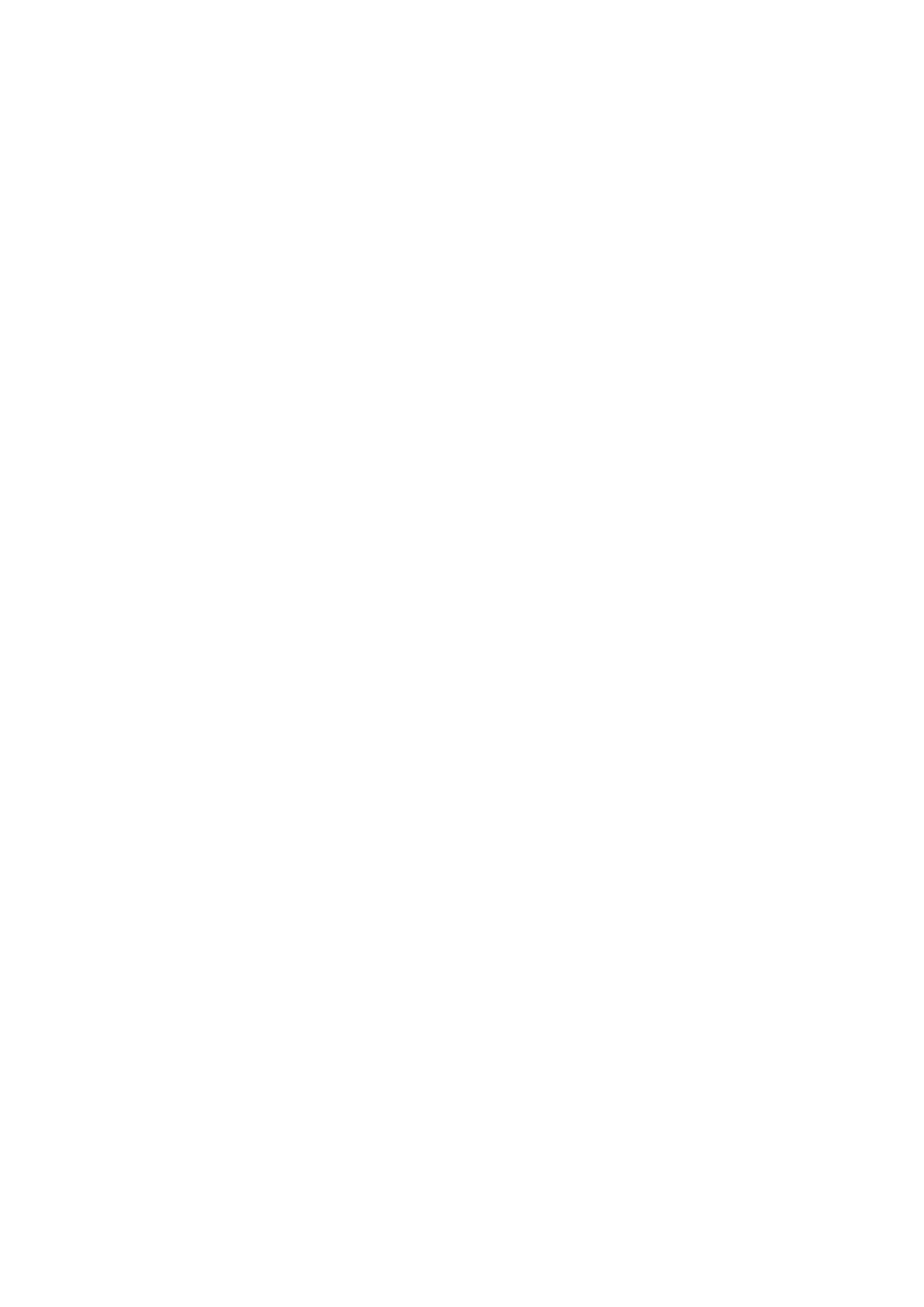loading at the impact velocity in between the interval 200÷400 m/s and different target thicknesses for two materials: 30ХН4М steel and Д16 aluminum alloy. It can be seen that each phase point moves along the trajectory away from the coordinate origin during the wave propagation. Both trajectories are straight lines under different angles to axis depending on the material elastic limit for the range of impact velocities. Both lines can be extrapolated to the origin though there is no experimental data close to the origin and the parameters loose their meaning at low values  $\tau, \theta$ .



Fig. 12. Experimental dependencies of the relaxation parameter  $\tau$  (1) and the retardation parameter  $\theta$  (2) on the target thickness.



**Fig. 13.** Trajectories for two series of experiments on the shock loading at the impact velocity in the interval 200÷400 m/s and different target thicknesses for two materials: 30ХН4М steel (lower) and  $\pi$ 16 aluminum alloy (top).

According to the parameters, the trajectories the waveforms sprawl in the propagation, and the plateau of the plastic front retards increasingly from the elastic precursor. The rate of the retardation can be evaluated from experimental data as follows: the retardation can be evaluated from experimental data as follows:<br> $C<sup>pl</sup> = x/((x/C)+\theta) \approx 5000 \text{ m/s} \approx C_0$ . It means that all experimental data correspond to the quasistationary regime of wave propagation. In quasi-stationary regime the plastic front moves at the constant velocity and the amplitude of the elastic precursor has a constant value in its propagation. The phase trajectories for the quasi-stationary wave propagation are beams along which phase points run away from the origin. Since the plateau of the plastic front propagates at the volume sound velocity, the shear relaxation is already completed whereas the volume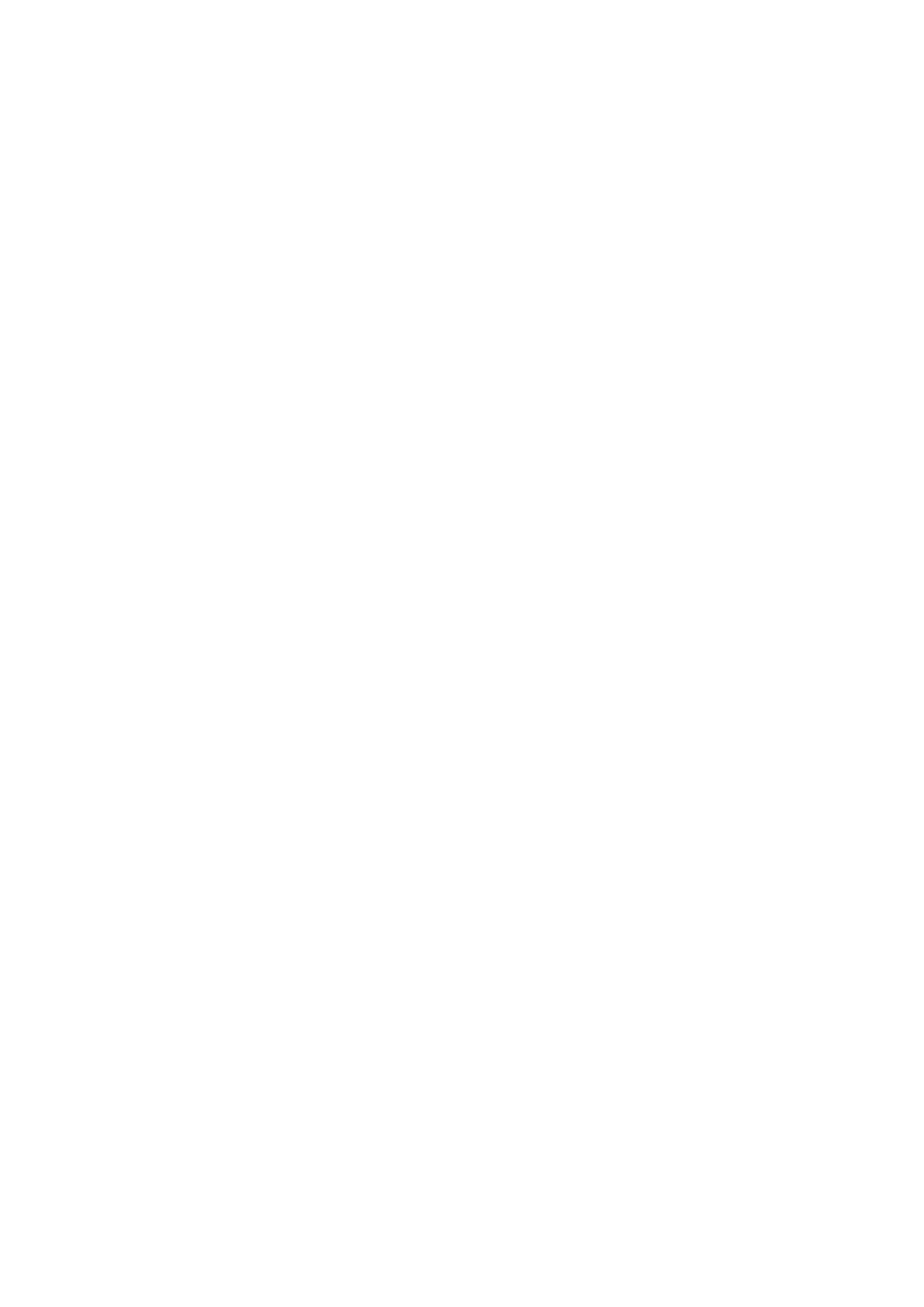

**Fig. 14.** Waveforms accounting the velocity defect (15) at the different exchange parameters *b* compared to the experimental waveform at the same impact velocity.

## **12. Discussion**

Experimental research of the material response to the shock loading had revealed special features which distinguish dynamic processes from the quasi-static ones. From the standpoint of the conventional continuum mechanics the response seems to be anomalous due to the complex of accompanying relaxation and exchange processes which had never been included in conventionally used models. Aftereffects originated by relaxation and inertia make the response retarding. Impulse and energy exchange between different degrees of freedom induces a self-organization of new internal structures at the intermediate scale level between macro- and micro- scales. The internal structure, in turn, makes the response dispersed. The structure evolution leads to instabilities which cannot be predicted. All the features make the differential models in the framework of continuum mechanics inadequate for dynamic processes.

A need for a new theoretical approach able to describe the high-rate processes considering the whole complex of accompanying effects resulted in nonlocal theory of nonequilibrium transport. Application of the theory to the problem on the shock-induced wave propagation in solid materials allows an adequate explanation of the waveforms behavior during their propagation revealed in series of experiments on dynamic loading of different materials. It was found out that in dynamic processes stress and strain are related to different spatiotemporal points and cannot be correctly divided into elastic and plastic parts in advance. The so called plastic front appears to be the relaxation front and cannot be considered in the framework of hydrodynamic models. Only integral nonlocal models can describe all the special features inherent in the dynamic medium response to high-rate loading.

Until physicists use "rigid" differential models for high-rate nonequilibrium processes without involving of the internal structure evolution, the gap between fundamental science and practice would not be overcome.

#### *Acknowledgement*

*This work was supported in part (for Yu.I.M.) by Saint-Petersburg State University research grant 6.37.671.2013.*

## **References**

[1] J.R. Asay, LC. Chhabildas, In: *Shock Waves and High-Strain-Rate Phenomena in Metals. Concepts and Applications*, ed. by M.A. Meyers and L.E. Murr (Plenum Publishing Corporation, N.Y., 1981).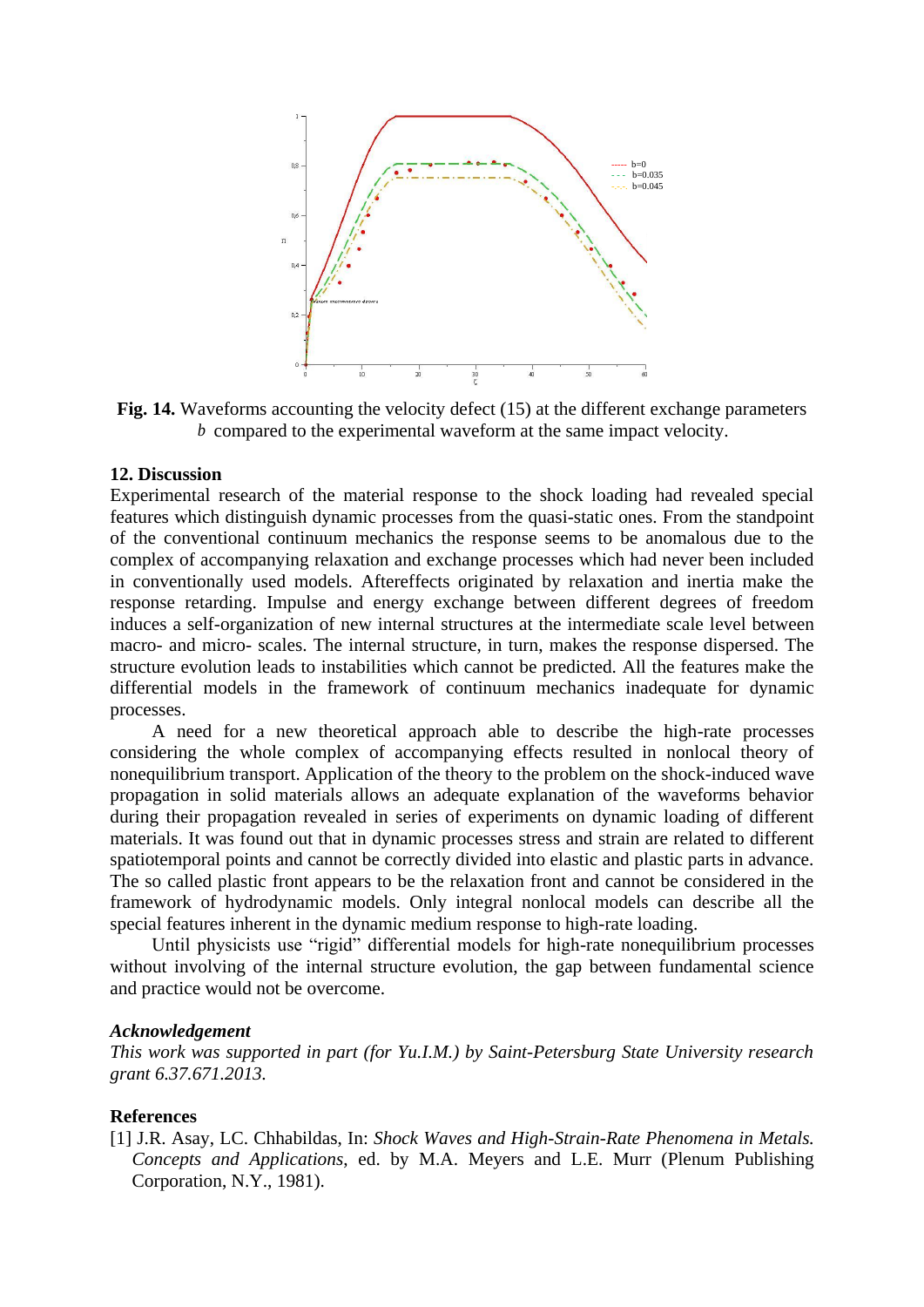- [2] Yu.I. Meshcheryakov, S.A. Atroshenko // *International Journal of Solids and Structures* **29** (1992) 2761.
- [3] Yu.I. Meshcheryakov, A.K. Divakov. N.I. Zhigacheva, I.P. Makarevich, B.K. Barakhtin // *Physical Review B.* **78** (2008) 64301.
- [4] A.C. Koskelo, S.R. Greenfield, D.L. Raisley, K.J. McClellan, D.D. Byler, R.M. Dickerson, S.N. Luo, D.C. Swift, D.L. Tonk, P.D. Peralta, In: *Shock Compression of Condensed Matter - 2007. Proc. AIP-955* (N.Y., 2008), p. 557.
- [5] M.Yu. Gutkin, I.A. Ovid'ko, Yu.I. Meshcheryakov // *Journal de Physique III France* **3**  (1993) 1563.
- [6] J.R. Asay, L.M. Barker // *Journal of Applied Phys*ics **45** (1974) 2540.
- [7] Yu.I. Meshcheryakov, A.K. Divakov // *Dymat Journal* **1** (1994) 271.
- [8] Yu.I. Meshcheryakov, A.K. Divakov, N.I. Zhigacheva // *International Journal of Solids and Structures* **41** (2004) 2349.
- [9] J.R. Asay, In: *Shock Compression of Condensed Matter-2001*. *AIP Conference Proceedings-620*, ed. by M.D. Furnish, N.N. Thadhani, Y-Y. Horie (Melville, N.Y., 2002), p. 26.
- [10] G. Ravichandran, A.J. Rosakis, J. Hodovany, P. Rosakis, In: *Shock Compression of Condensed Matter - 2001. AIP Conference Proceedings-620*, ed. by M.D. Furnish, N.N. Thadhani, Y-Y. Horie (Melville, N.Y., 2002) p. 557.
- [11] Yu.I. Meshcheryakov, A.K. Divakov, S.A. Atroshenko, N.S. Naumova // *Technical Physics Letters* **35** (2009) 1125.
- [12] Yu.I. Meshcheryakov, A.K. Divakov, N.I. Zhigacheva, B.K. Barakhtin // *International Journal of Impact Engineering* **57** (2013) 99.
- [13] J.J. Gilman, In: *Shock Compression of Condensed Matter-2001*. *AIP Conference Proceedings-620*, ed. by M.D. Furnish, N.N. Thadhani, Y-Y. Horie (Melville, N.Y., 2002), p. 36.
- [14] J.J. Gilman, In: *High Pressure Shock Compression of Solids VI. Old Paradigms and New Challenges*, ed. by Y-Y. Horie, L. Davison, N.N. Thadhani (Springer, 2002), p. 279.
- [15] V.A. Morozov, In: *Models of continuum mechanics*. *Proceedings of 14 Inter. school on models of continuum mechanics* (Ghukovskii, 1992), Vol. 1, p. 324.
- [16] O.D. Baizakov, V.A. Morozov, Yu.V. Sud'enkov, In: *Gas Dynamics and Thermoexchange. Dynamics of uniform and nonuniform media* (Publ. Leningrad Univ., Leningrad, 1993), p. 9.
- [17] T.A. Khantuleva, Yu.I. Mescheryakov // *International Journal of Solids and Structures* **36** (1999) 3105.
- [18] T.A. Khantuleva, Yu.I. Mescheryakov // *Physical Mesomechanics* **2** (1999) 5.
- [19] T.A. Khantuleva,. In: *Shock Compression of Condensed Matter 1999*. *APS 1-56396- 923-8/00*, ed. by M.D. Furnish, L.D. Chhabildas, and R.S. Hixon (2000), p. 371.
- [20] T.A. Khantuleva // *Journal de Physique IV France* **10** (2000) 485.
- [21] T.A. Khantuleva, In: *High-pressure compression of solids VI: old paradigms and new challenges*, ed. by Y. Horie, L. Davison, N.N. Thadhani (Springer, 2003), p. 215.
- [22] T.A. Khantuleva // *Chemical Physics* **24** (2005) 36.
- [23] T.A. Khantuleva. N.A. Serebryanskay // *Izvestiya VUZov, Fizika* **52** (2009) 165.
- [24] T.A. Khantuleva, *Nonlocal theory of nonequilibrium transport processes* (Publ. Saint-Petersburg Univ., Saint-Petersburg, 2013).
- [25] N.N. Bogolyubov, B.I. Sadovnikov, A.S. Shumovskii, *Mathematical methods of the mechanics of model systems* (Nauka, Moscow, 1989).
- [26] J.M Richardson // *Journal of Mathematical Analysis and Applications* **1** (2013) 12.
- [27] N. Ailavadi, A. Rahman, R. Zwanzig // *Physical Review A* **4** (1971) 1616.
- [28] D.N. Zubarev, S.V. Tishchenko // *Physics* **59** (1972) 285.